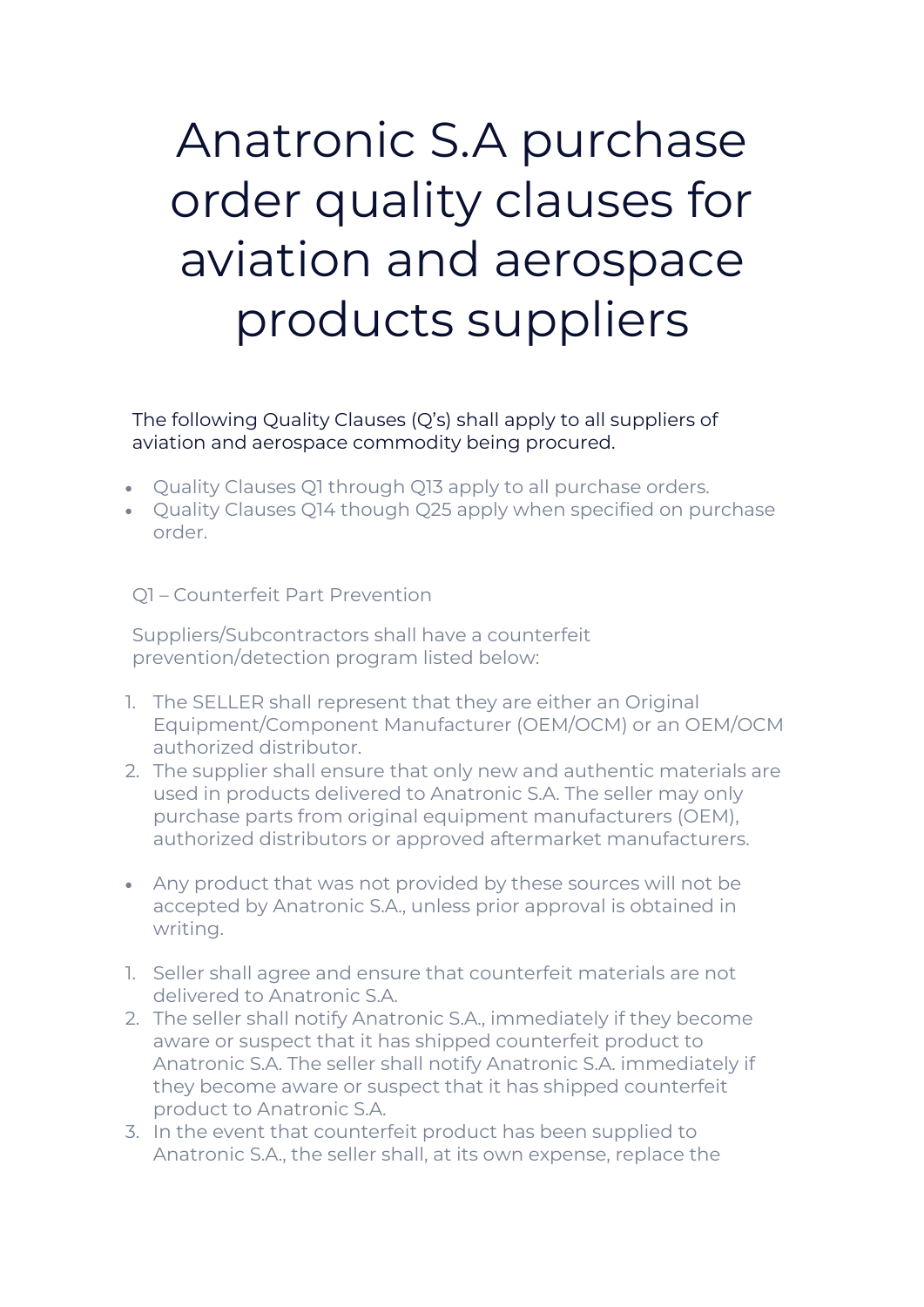product with genuine approved parts or materials conforming to the requirements.

The seller shall also maintain a counterfeit parts prevention and control plan to prevent the delivery of counterfeit parts to Anatronic S.A

### Q2 – Management System

Supplier's Management System shall conform to a National and/or Internationally recognized system (i.e., AS9100D; ISO9001; MIL-Q-9858; or MIL-I-45208A ) as applicable to the type of products and/or services provided to Anatronic S.A., unless an alternate quality system level/type has been determined acceptable by Anatronic S.A.

Q3 – Calibration Systems Requirements

The supplier shall maintain a certified equipment calibration system consistent with the Quality System in place or to ANSI/NCSL-Z540 whichever is applicable.

#### Q4 – General Workmanship

Unless otherwise specified (i.e. drawing requirements, specifications, purchase order) material shipped against this Purchase Order shall be free of dents, gouges, burrs, scratches, sharp edges, foreign matter, or any other evidence of poor workmanship standards that shall create a condition that renders said part unsatisfactory for its intended use. All materials supplied under this purchase order must be fabricated and finished to the highest quality practical and in a workmanship like manner by trained and/or qualified personnel.

#### Q5 – Right of Entry

Anatronic S.A. reserves the "Right of Access" to review control methods and inspect material included in this purchase order at the supplier's facility and sub-tier facility. Access rights shall be extended to our customer and Government or Regulatory Agency representative.

#### Q6 – Corrective and Preventive Action

The supplier shall respond to an Anatronic S.A. request for corrective action on or before the requested response due date. Supplier shall use Anatronic S.A.'s Corrective and Preventive Action form, or an approved equivalent.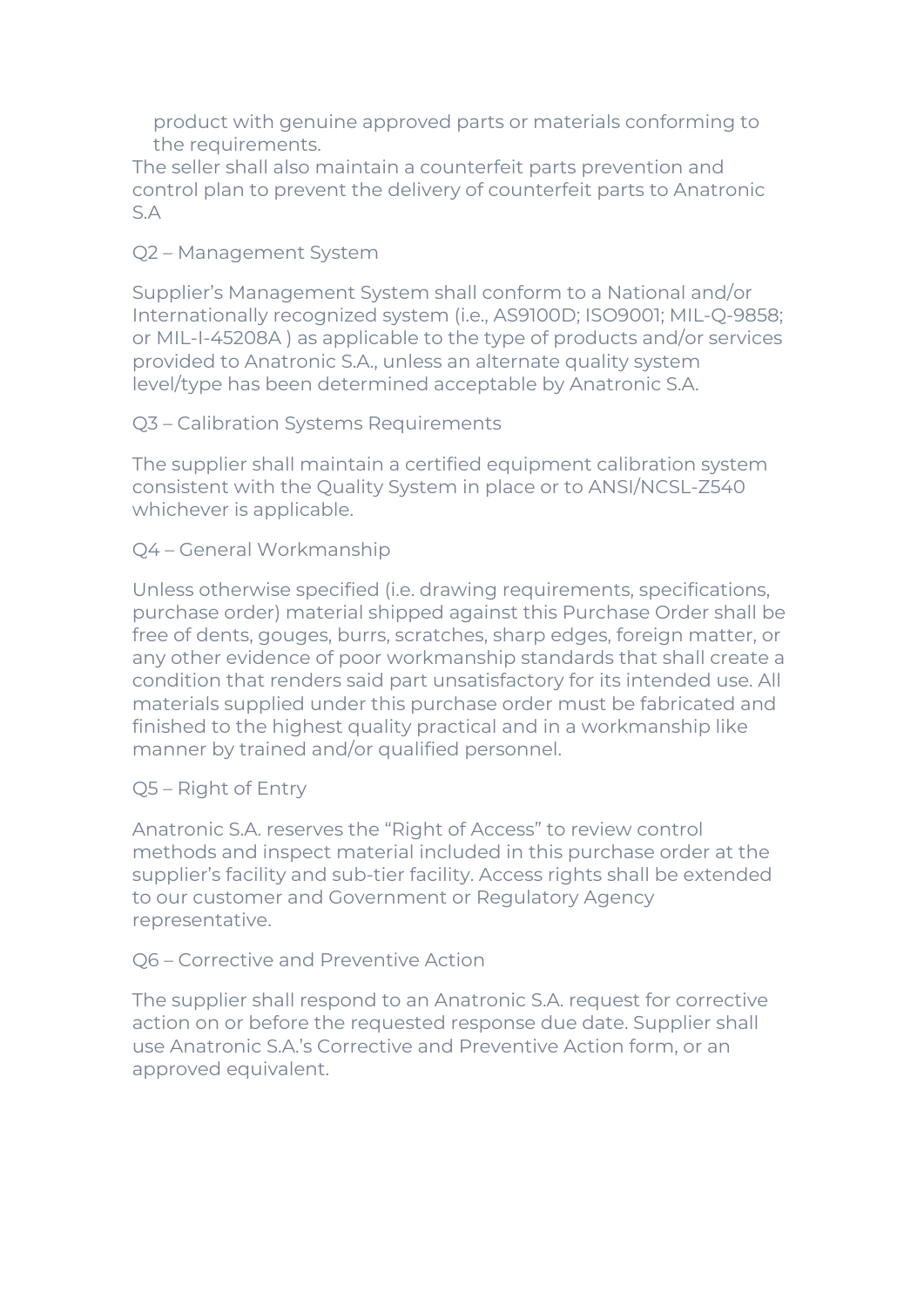#### Q7 – Quality Records Retention

Unless otherwise specified, quality records will be retained for 10 years. Quality records are defined as those records used in the processing, test and inspection of product, and/or services provided to Anatronic S.A. by suppliers and their sub-tiers.

#### Q8 – Foreign Object and Debris/Damage (FOD) Prevention

The Supplier shall establish and maintain an effective FOD prevention program to control and eliminate FOD and/or contamination assuring work is accomplished in a manner preventing foreign objects or material from entering and remaining in deliverable products.

The Supplier's program shall utilize effective FOD prevention practices. MIL-STD-980 may be used as a guide to establish and implement the Supplier's FOD program.

#### Q9 – Nonconforming Product/Process

Supplier shall notify Anatronic S.A. of changes to material, processes, or of any nonconforming material, and must be approved by Anatronic S.A. prior to implementation.

Q10 – Certificate of Conformance (C of C)

The Supplier shall provide on the packing list/shipper or on a separate document, a written statement titled "Certificate of Conformance" that complies with this requirement and is worded substantially as follows:

#### Certificate of Conformance

"This is to certify that all products or services delivered on this Purchase Order \_\_\_\_\_ and packing list/shipper \_\_\_\_\_ are in compliance with all requirements of the PO. Objective evidence to support this certification will be made available for review upon request."

| Signature/Stamp: _____________ |  |
|--------------------------------|--|

Q11 – Packaging

The supplier shall package products to prevent damage during shipment. Protective insulating material including double box method should be used when necessary to ensure that procured articles are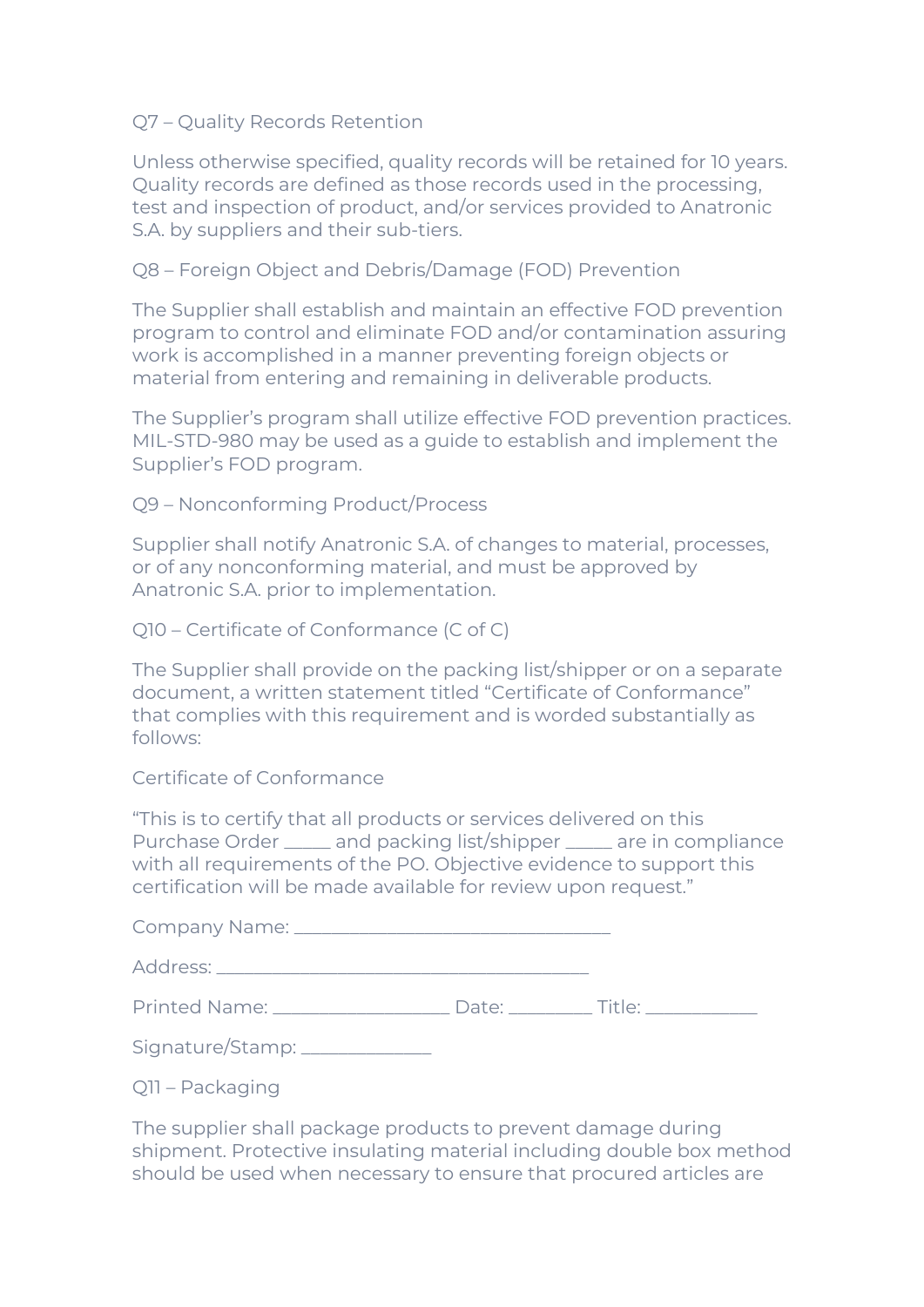free from damage during transit. The protective abilities of the shipping package/box shall not be degraded by over packing.

Q12 – Conflict Minerals, Applicable for Goods

Seller recognizes, in relation to the Conflict Minerals provision (Section 1502) of the Dodd-Frank Wall Street Reform and Consumer Protection Act (the "Act"), the risks associated with sourcing "Conflict Minerals" (tin, tantalum, tungsten and gold) from the Democratic Republic of the Congo ("DRC") and adjoining countries. To the extent required therein, Seller commits to comply with the Act. If requested by Anatronic S.A, Seller shall (1) complete the industry standard Conflict Minerals Report Template ("CMRT") form, and (2) perform reasonable due diligence of its supply chain to determine if Conflict Minerals sourced from the DRC countries directly or indirectly support human rights violations. Seller shall take all other measures as are necessary to comply with the Act, its regulations, and amendments, as applicable. Sellers who are unwilling or not capable of providing the information may be removed from Anatronic S.A approved supplier list. If Seller has a grievance or concern regarding Anatronic S.A conflict minerals compliance, Seller is requested to report such grievance to Anatronic S.A at +34 91 366 01 59.

Q13 – Critical Plating Requirements

Supplier shall not deviate from Anatronic S.A.'s provided plating procedure or instructions unless pre-authorized by Anatronic S.A., in writing on the P.O. Supplier must notify Anatronic S.A. prior to performing any strip and re-plate action caused by supplier's process.

Q14 – Flow Down Requirements

Suppliers will flow down all applicable requirements of the Purchase Order to their sub-tiers to insure conformance with all Specifications, Drawings, and Quality System requirements, Regulations, key characteristics, Public Laws, and any additional requirements specified in the Purchase Order.

## Q15 – Anatronic S.A. Source Inspection

Anatronic S.A.'s Source Inspection is required on this purchase order prior to shipment of product from your plant. Anatronic S.A. shall be notified a minimum of one week in advance of the time of parts and/or materials is ready for inspection and/or test. In addition to material and/or part submittal, supplier shall submit all supporting documentation (i.e. inspection reports, dimensional data, material certification and test data) to the source inspector.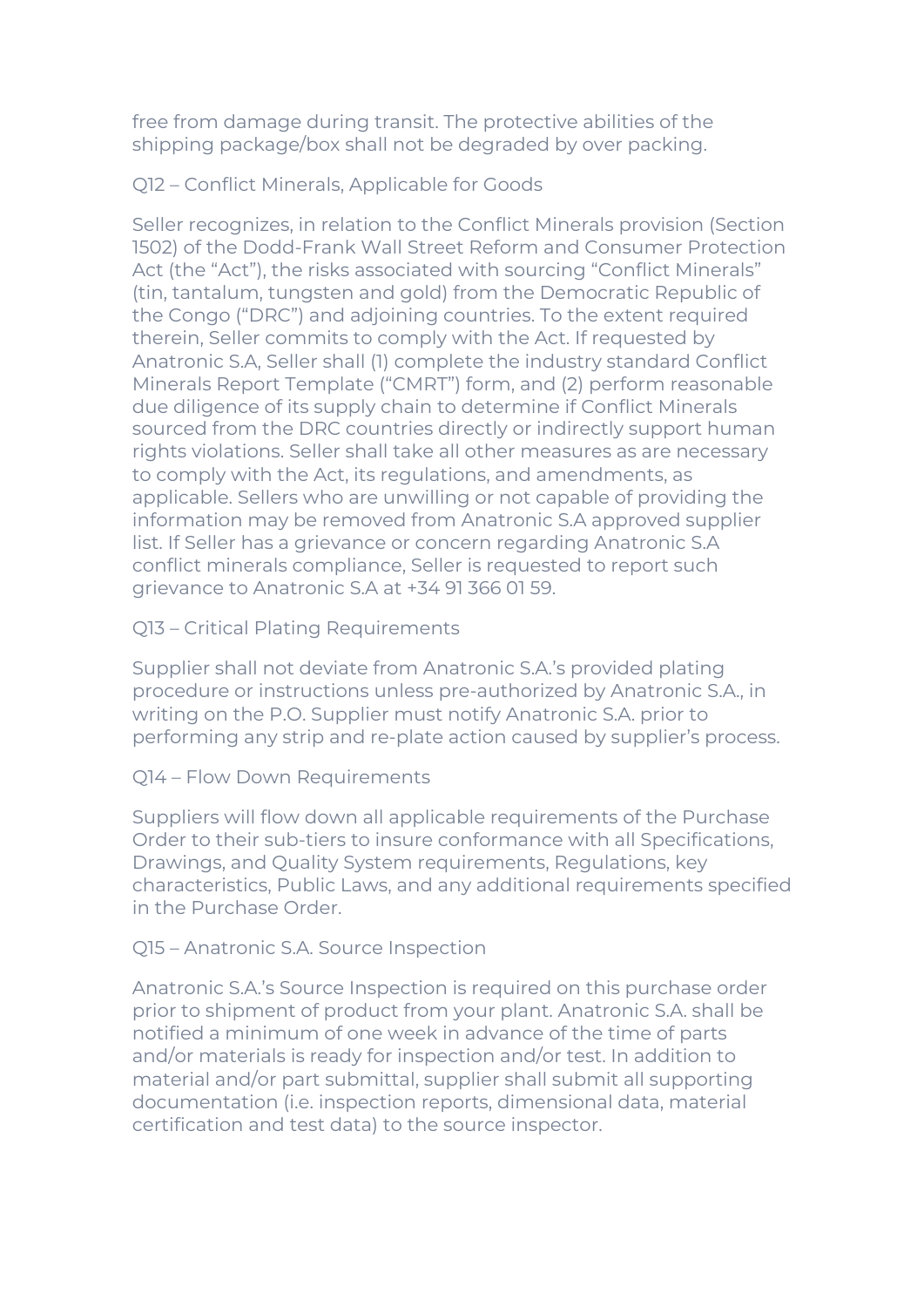#### Q16 – Customer Source Inspection

Customer Source Inspection is required on this purchase order prior to shipment from your plant. The customer shall be notified a minimum of one week in advance of the time of parts and/or materials are ready for inspection and/or test.

#### Q17 – Government Source Inspection

Government Source Inspection is required prior to shipment of any item on this purchase order. The government shall be notified a minimum of one week in advance of the time of parts and/or materials are ready for inspection and/or test.

Q18 – First Article Inspection

Supplier shall furnish a First Article Inspection (FAI) Report with this order. The FAI Report must be in AS9102 format, containing documented evidence of electrical compliance, and/or dimensional conformance. The Article Inspection samples shall be labeled and packaged separately to permit the correlation of test results by Anatronic S.A.'s Quality Assurance.

#### Q19 – Supplier Use of Facilities Other Than Their Own

When a supplier uses a facility other than their own to perform a special process, the performing facility shall be specified on Anatronic S.A.'s purchase order. Special Processes include, but are not limited to, the following: Plating, heat treating, chemical films, X-rays, Dip Brazing, soldering, encapsulation, welding; printed circuit boards, etc. The special processes shall meet the applicable specifications indicated on the drawing, purchase order and/or statement of work. Material received that has been processed by a process source other than that specified by Anatronic S.A. purchase order shall be subject to rejection.

#### Q20 – Acceptance of Verbal Change

The acceptance of a verbal change to this purchase order from anyone except Anatronic S.A.'s Purchasing Department shall be at the supplier's own risk. Verbal instructions from Anatronic S.A.'s Purchasing Department shall be followed by a Purchase Order Change Notice within 24 hours. Furthermore, if a verbal change or agreement has been made, the supplier may not ship the product until the P.O. has been updated to reflect such changes or agreement,